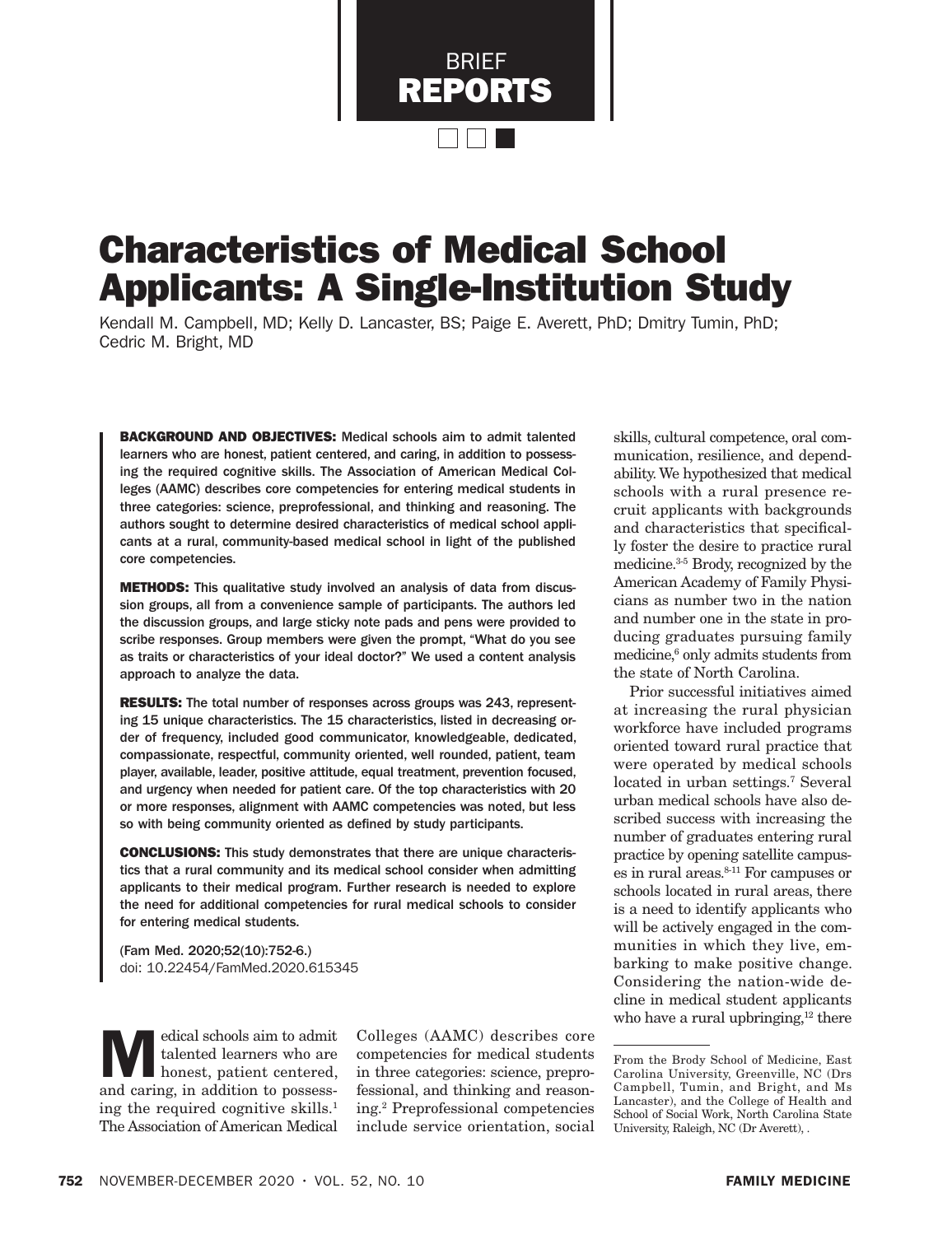must be an intentional approach to recruit the rural applicant to medical school with attention paid to rural background and other characteristics that may lead to the desire to practice rural medicine.<sup>3-5, 13</sup> Because of Brody's unique orientation toward primary care and service to rural communities, we sought to determine how expectations for applicants among academic personnel, and community members overlap with AAMC core competencies.

#### Methods

#### *Participants*

This qualitative study utilized a convenience sample of academic and community members in rural eastern North Carolina. The study coordinator (K.L.) worked with the director of outreach for the school of medicine to identify and contact community participants. There were no incentives for participation. Choice of study participants was based on prior knowledge of and interaction with the participants in other community settings. Participants were recruited through phone or email contact by the study coordinator. The two academic discussion groups included Brody faculty, staff and students.

Table 1 gives a description of the study participants.

#### *Procedure*

The Institutional Review Board at East Carolina University approved this study. After participants were identified, each group was scheduled to meet separately, so there was no mixing of participants. At each discussion session, researchers explained the intent of the project, including an overview of the current applicant screening process at Brody. Discussion groups were led by authors (K.M.C., K.L.). Large sticky note pads and pens were provided to scribe responses. Group members were given the prompt, "What do you see as traits or characteristics of your ideal doctor?" They were not provided the AAMC competencies. Participants in each group were able to scribe and share for 1 hour. Discussion group results were reviewed, coded, and themed by authors (K.M.C., K.L.), and any disagreements resolved by one author (P.A.). The authors achieved alignment with the AAMC competencies by consensus, with disagreements also resolved by one author (P.A.).

### *Analysis*

We used a summative approach to content analysis to analyze the data recorded on sticky notes.14,15 We then compared the results to the AAMC core competencies for entering medical students.<sup>2</sup>

# Results

The total number of responses across groups was 243, representing 15 unique characteristics. The characteristics, as well as frequency counts for each term are shown in Table 2. Characteristics that were more commonly reported, which the authors defined as those with 20 or more comments, included good communicator (18%), knowledgeable (13%), dedicated (13%), compassionate  $(12\%)$ , respectful  $(11\%)$ , and community oriented (9%). Responses for these characteristics were 43, 32, 31, 29, 27, and 23 respectively (Table 3). The following top study responses aligned with stated AAMC competencies: good communicator with oral communication, knowledgeable with critical thinking, dedicated with ethical responsibility to self and others, compassionate with social skills and respectful with reliability and dependable.

| Group                                                      | No. per<br>Group | <b>Domain</b> | <b>Description</b>                                                                                                                                                                                                                           |  |
|------------------------------------------------------------|------------------|---------------|----------------------------------------------------------------------------------------------------------------------------------------------------------------------------------------------------------------------------------------------|--|
| Academic Affairs Partnership Group                         | 27               | Academic      | Group of faculty and staff who work in the division of<br>Academic Affairs in the Brody School of Medicine to<br>support the delivery of all aspects of the educational<br>program                                                           |  |
| Brody School of Medicine Medical<br><b>Student Council</b> | 20               | Academic      | Medical students across all four years of the academic<br>program                                                                                                                                                                            |  |
| Intergenerational Community Center<br>(IGCC)               | 12               | Community     | IGCC is a community center designed to promote<br>family and community empowerment (https://igcc.ecu.<br>edu                                                                                                                                 |  |
| Pitt County Chamber of Commerce                            | 3                | Community     | Volunteer organization of business professional,<br>industrial and community leaders that promotes the<br>general overall economic and cultural growth of the<br>community (https://www.greenvillenc.org/home/)                              |  |
| Interprofessional community group                          | 8                | Community     | Participants were a mix of individuals, two were<br>members of a social work community club, two current<br>and one retired education professional, one retired<br>military, one community hospital employee and one<br>middle school nurse. |  |

Table 1: Study Participants and Descriptions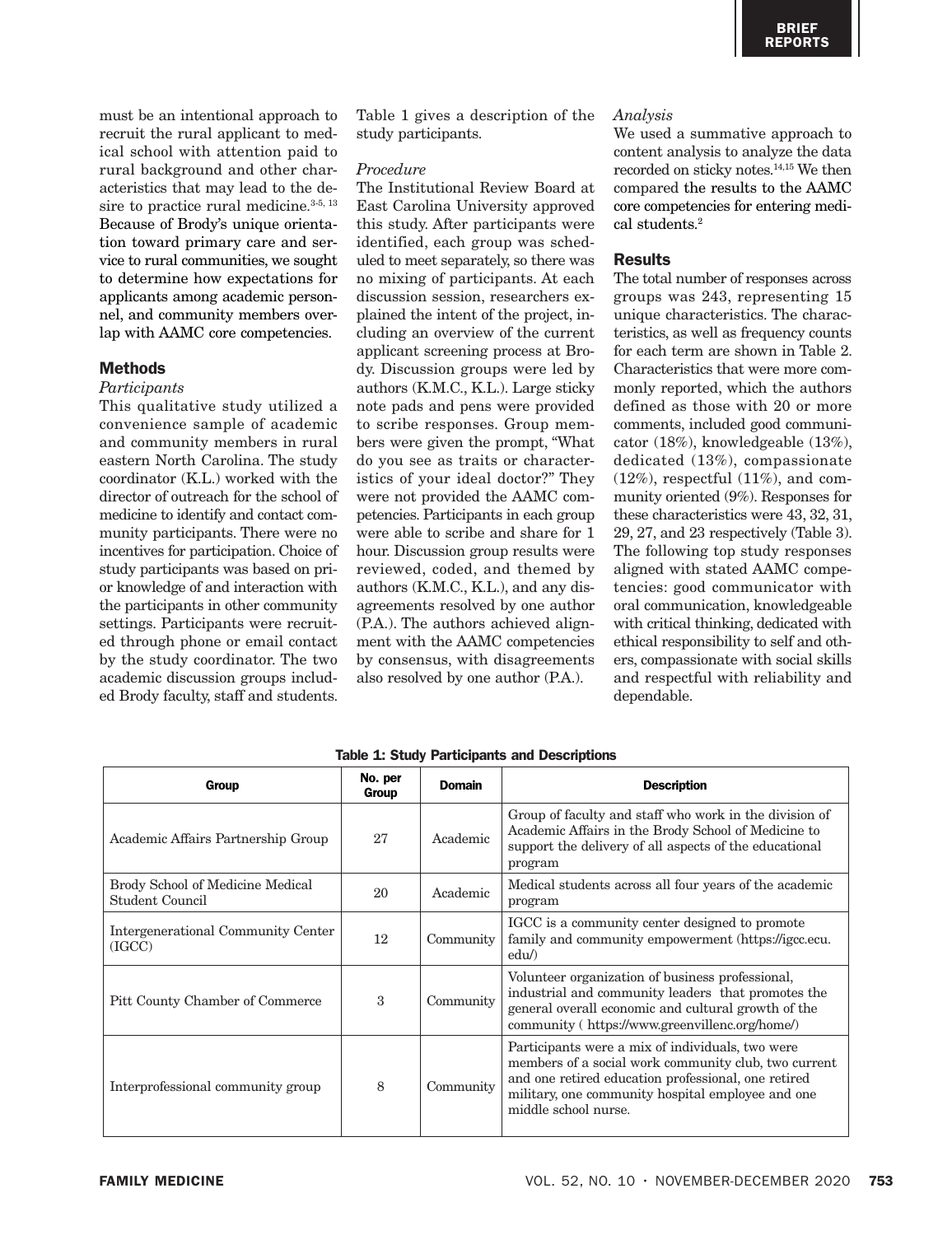|                                         |                                                      | <b>Number of Responses per Group</b>                             |                                                                                          |                                                        |                                                            |                                                |  |
|-----------------------------------------|------------------------------------------------------|------------------------------------------------------------------|------------------------------------------------------------------------------------------|--------------------------------------------------------|------------------------------------------------------------|------------------------------------------------|--|
| <b>Theme</b>                            | <b>Total</b><br><b>Number of</b><br><b>Responses</b> | <b>Academic</b><br><b>Affairs</b><br>Partnership<br><b>Group</b> | <b>Brody School</b><br>of Medicine<br><b>Medical</b><br><b>Student</b><br><b>Council</b> | Intergenerational<br><b>Community</b><br>Center (IGCC) | <b>Pitt County</b><br><b>Chamber of</b><br><b>Commerce</b> | Interprofessional<br><b>Community</b><br>Group |  |
| Good communicator                       | 43                                                   | 15                                                               | 14                                                                                       | 6                                                      | 2                                                          | 6                                              |  |
| Knowledgeable                           | 32                                                   | 12                                                               | 9                                                                                        | $\overline{2}$                                         | 5                                                          | $\overline{4}$                                 |  |
| Dedicated                               | 31                                                   | 15                                                               | 14                                                                                       | $\mathbf{1}$                                           | $\mathbf{0}$                                               | $\mathbf{1}$                                   |  |
| Compassionate                           | 29                                                   | 11                                                               | 10                                                                                       | $\,2$                                                  | 3                                                          | $\mathbf{3}$                                   |  |
| Respectful                              | 27                                                   | 8                                                                | 11                                                                                       | $\overline{2}$                                         | $\mathbf{1}$                                               | 5                                              |  |
| Community oriented                      | 23                                                   | 5                                                                | 11                                                                                       | $\overline{0}$                                         | 2                                                          | 5                                              |  |
| Well rounded                            | 14                                                   | 3                                                                | 7                                                                                        | $\Omega$                                               | 3                                                          | $\mathbf{1}$                                   |  |
| Patient                                 | 10                                                   | $\overline{2}$                                                   | $\overline{4}$                                                                           | $\,2$                                                  | $\mathbf{0}$                                               | $\sqrt{2}$                                     |  |
| Team player                             | 8                                                    | $\overline{4}$                                                   | 4                                                                                        | $\overline{0}$                                         | $\mathbf{0}$                                               | $\theta$                                       |  |
| Available                               | 7                                                    | $\overline{2}$                                                   | $\mathbf{0}$                                                                             | $\overline{0}$                                         | $\mathbf{1}$                                               | $\overline{4}$                                 |  |
| Leader                                  | $\overline{7}$                                       | $\overline{2}$                                                   | 4                                                                                        | $\mathbf{0}$                                           | $\mathbf{1}$                                               | $\mathbf{0}$                                   |  |
| Positive attitude                       | 6                                                    | $\theta$                                                         | 5                                                                                        | $\mathbf{0}$                                           | $\mathbf{0}$                                               | $\mathbf{1}$                                   |  |
| Equal treatment                         | $\overline{4}$                                       | $\mathbf{1}$                                                     | $\mathbf{0}$                                                                             | $\,2$                                                  | $\mathbf{0}$                                               | $\mathbf{1}$                                   |  |
| Prevention focused                      | $\mathbf{1}$                                         | $\Omega$                                                         | $\mathbf{0}$                                                                             | $\mathbf{0}$                                           | $\mathbf{1}$                                               | $\mathbf{0}$                                   |  |
| Urgency when needed for<br>patient care | $\mathbf{1}$                                         | $\mathbf{0}$                                                     | $\boldsymbol{0}$                                                                         | $\boldsymbol{0}$                                       | $\boldsymbol{0}$                                           | $\mathbf{1}$                                   |  |

#### Table 2: Themes Identified per Group

# **Discussion**

The results of this study demonstrate characteristics a rural community and its medical school find as important traits of a physician. While study findings aligned with AAMC competencies in many ways, being community oriented was an additional competency that was identified. In rural areas, community orientation is important to prepare students for the leadership role they will assume in the community, and to help them understand the community's health needs.16 In addition, introducing the medical school to the community can advance community goals, inform medical school initiatives, and impact health and academic outcomes.17,18 Results from this study, although from a single institution study with small discussion groups, suggest the importance of applicants to medical school being community oriented. This has special significance for rural, community-based medical schools with a goal to increase numbers of physicians going into primary care specialties.

Limitations of this study include a convenience sample of participants at a single institution, and use of a single prompt to capture responses. Also, confounders could be introduced because the participants were selected by the authors (K.M.C., K.L.) and Brody's outreach director. However, prior research has suggested that unpacking the components of an agreed-upon composite goal (eg, "successful physician") is an important precursor to optimizing medical school admission criteria and processes.19 Brody students possibly introduce bias as they are already rurally minded. The study would have been strengthened if discussion groups were held with students from other institutions and disciplines.

# **Conclusion**

This study demonstrates characteristics that a rural community and its medical school consider when admitting applicants to their medical program. Further research should be done to determine if being community oriented should be a defined core competency for entering medical students.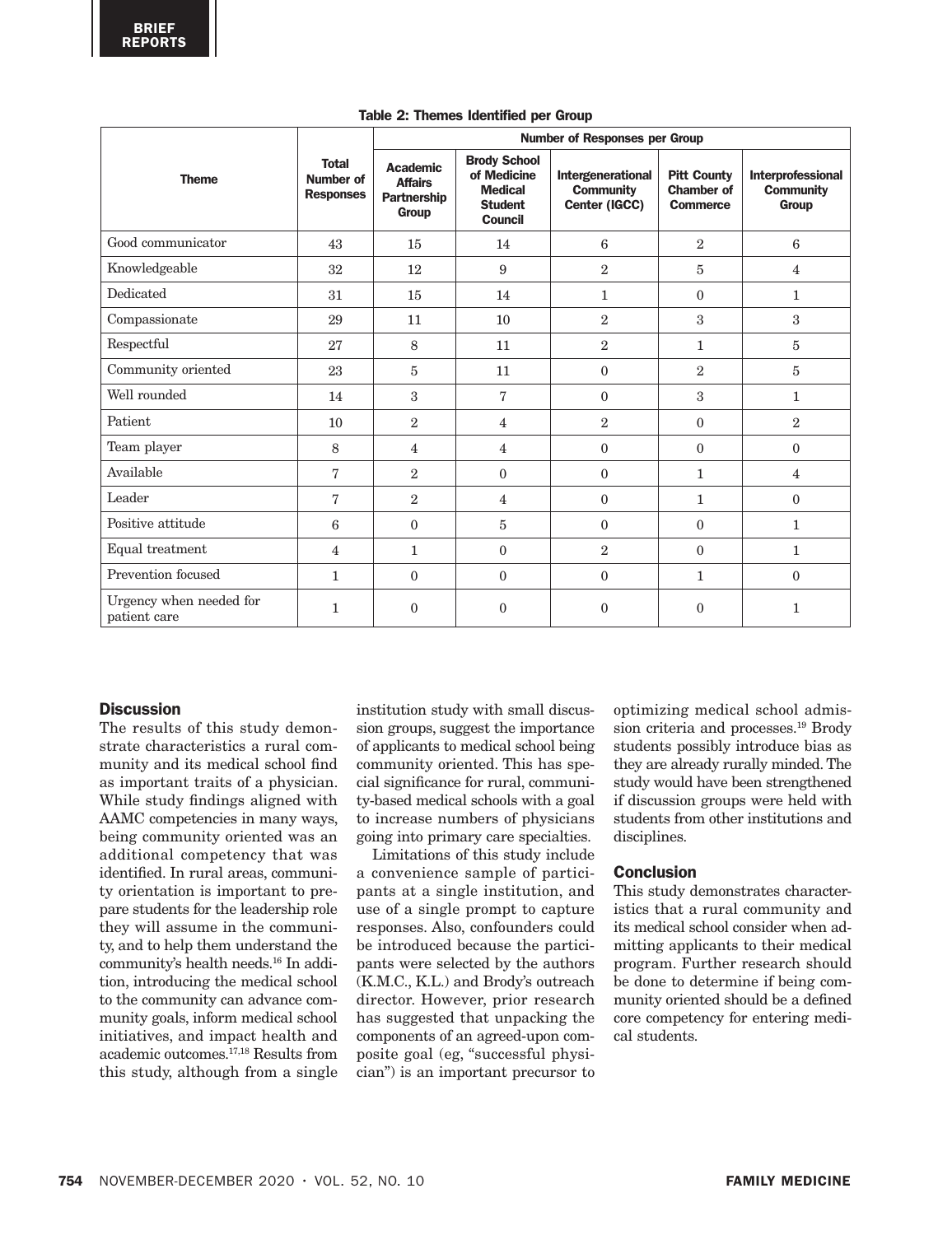| <b>AAMC Core</b><br><b>Competencies</b>                                                                                                                                                                                                                                                                                                                                                                                      | <b>Study Results (#</b><br>of Responses)      | <b>Focus Group Responses</b>                                                                                                                                                                                                                                                                                                                                                                                                                                                                                                                                                                                   |
|------------------------------------------------------------------------------------------------------------------------------------------------------------------------------------------------------------------------------------------------------------------------------------------------------------------------------------------------------------------------------------------------------------------------------|-----------------------------------------------|----------------------------------------------------------------------------------------------------------------------------------------------------------------------------------------------------------------------------------------------------------------------------------------------------------------------------------------------------------------------------------------------------------------------------------------------------------------------------------------------------------------------------------------------------------------------------------------------------------------|
| Dedicated (31)<br>Preprofessional<br>competencies:<br>• Service<br>Respectful (27)<br>orientation<br>Social skills<br>• Cultural<br>competence<br>Teamwork<br>$\bullet$ Oral<br>(23)<br>communication<br>• Ethical<br>responsibility<br>to self and<br>others<br>• Reliability and<br>dependability<br>• Resilience and<br>adaptability<br>• Capacity for<br>improvement<br>Patient (10)<br>Team player (8)<br>Available (7) | Good communicator (43)                        | Active listening, adaptable, adaptive, approachable, asks patients<br>questions, attentive, communicate effectively, communicate to staff,<br>communication skills, communicative, conversational, down to earth,<br>easy to talk to, excellent communicator with other doctors, explains,<br>explains well, flexible, good communicator, good listener, interpersonal<br>communication, listen, listener, listens, open-minded, open to feedback,<br>personable, practical, realistic, relatable, relationship, sociable, socially<br>competent, string communication skills, versatile, write down the facts |
|                                                                                                                                                                                                                                                                                                                                                                                                                              |                                               | Advocate, ambitious, cheerleader, commitment, continuity, dedicated,<br>driven, effective, efficient/effective documentation, encourager, engaged,<br>enjoys a challenge, focused, go-getter, hardworking, integrity, patient<br>advocate, passionate, persistent, practice what you preach, professional<br>integrity, resilient, tenacious, thorough, trustworthy, willing to challenge<br>you, willing to go the extra mile                                                                                                                                                                                 |
|                                                                                                                                                                                                                                                                                                                                                                                                                              | Compassionate (29)                            | Altruistic, caring, compassion, compassionate, concern, concerned beyond<br>physical health, empathetic, empathy, friendly, gentle, genuine, good<br>friend, kind, relatable, tolerant of others                                                                                                                                                                                                                                                                                                                                                                                                               |
|                                                                                                                                                                                                                                                                                                                                                                                                                              |                                               | Ability to learn from mistakes, accountable, bedside manner, believe<br>patient, good bedside manner, honest, honest/integrity, humble, humble/<br>not arrogant, know how to treat staff, nonjudgmental, nonjudgmental/<br>open-minded, office management, open minded, respectful, timely                                                                                                                                                                                                                                                                                                                     |
|                                                                                                                                                                                                                                                                                                                                                                                                                              | Community oriented                            | Aware of community that they serve, community oriented, community<br>commitment, community involvement, community oriented, community<br>partner, culturally competent, diverse perspective, diverse staff, embraces<br>diversity, inclusive, interested in making community and Brody better,<br>meets patients where they are, mentor to community, relate to diverse<br>community, service oriented, socially/culturally aware, willing to stay in<br>Greenville to practice                                                                                                                                |
|                                                                                                                                                                                                                                                                                                                                                                                                                              | Well rounded (14)                             | Balanced, emotionally mature, emotionally stable, happy/fulfilled,<br>healthy, introspective, level- headed, passionate about something other<br>than medicine, perform more than academically, personality assessment,<br>self-aware, well rounded                                                                                                                                                                                                                                                                                                                                                            |
|                                                                                                                                                                                                                                                                                                                                                                                                                              |                                               | Be patient, patient, patience, take time                                                                                                                                                                                                                                                                                                                                                                                                                                                                                                                                                                       |
|                                                                                                                                                                                                                                                                                                                                                                                                                              |                                               | Collaborative, not always the leader, servant leader, team oriented/team<br>player, team player                                                                                                                                                                                                                                                                                                                                                                                                                                                                                                                |
|                                                                                                                                                                                                                                                                                                                                                                                                                              |                                               | Accessibility/location and insurance, accessible, availability, home visits,<br>increasing access, personal calls                                                                                                                                                                                                                                                                                                                                                                                                                                                                                              |
|                                                                                                                                                                                                                                                                                                                                                                                                                              | Leader (7)                                    | Future mentor, leader, licensed professional, role model for other doctors                                                                                                                                                                                                                                                                                                                                                                                                                                                                                                                                     |
|                                                                                                                                                                                                                                                                                                                                                                                                                              | Positive attitude (6)                         | Good attitude, optimistic, positive, positive attitude                                                                                                                                                                                                                                                                                                                                                                                                                                                                                                                                                         |
|                                                                                                                                                                                                                                                                                                                                                                                                                              | Equal treatment (4)                           | Equal treatment, fair treatment, quality care, see wellness and health<br>potential in every patient                                                                                                                                                                                                                                                                                                                                                                                                                                                                                                           |
|                                                                                                                                                                                                                                                                                                                                                                                                                              | Prevention focus (1)                          | <b>Prevention Focus</b>                                                                                                                                                                                                                                                                                                                                                                                                                                                                                                                                                                                        |
|                                                                                                                                                                                                                                                                                                                                                                                                                              | Urgency when needed<br>for patient care $(1)$ | Urgency when needed for patient care                                                                                                                                                                                                                                                                                                                                                                                                                                                                                                                                                                           |

# Table 3: Categorization of Study Results With AAMC Core Competencies and Focus Group Responses

(continued on next page)